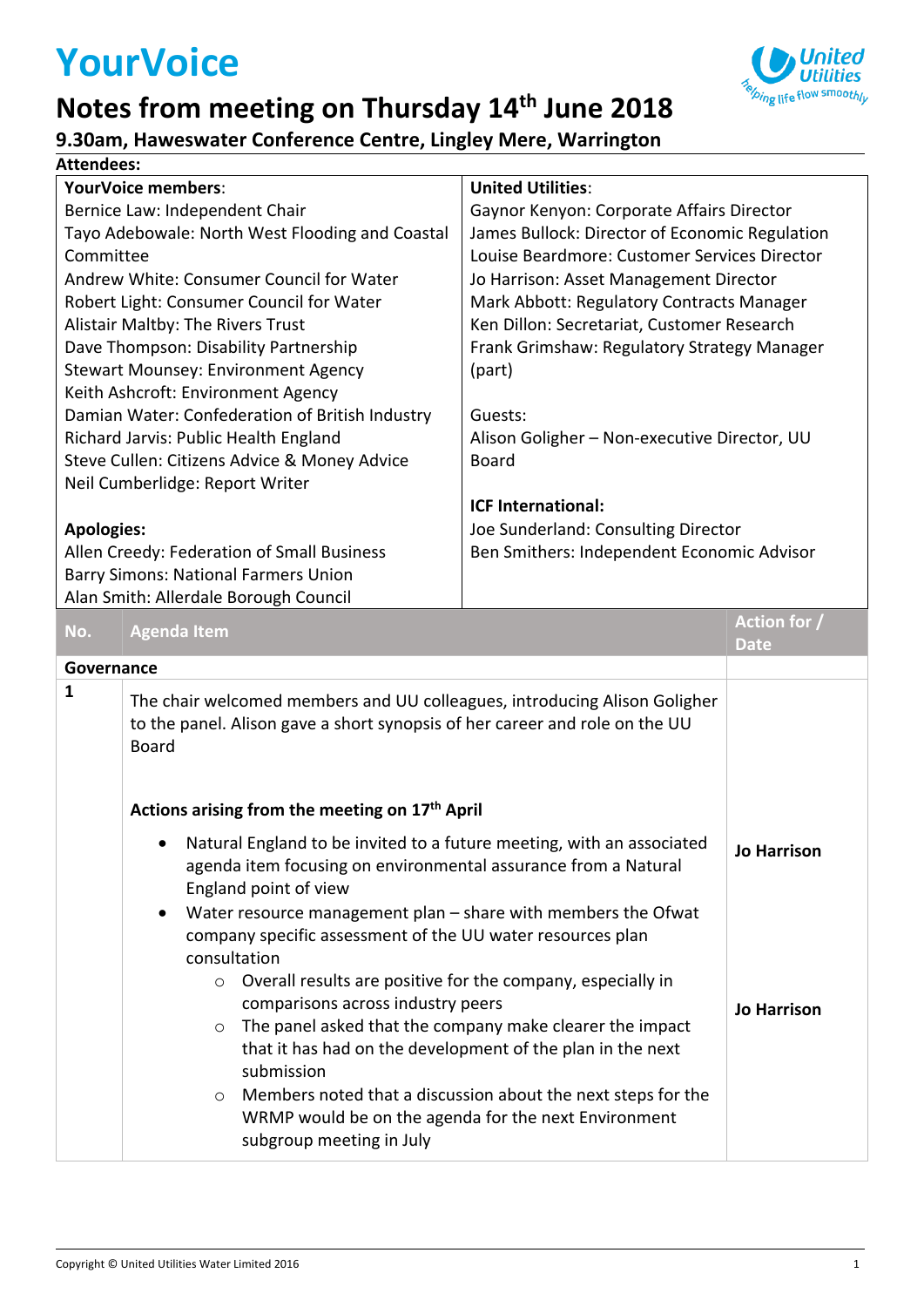## **YourVoice meeting notes**

| <b>Policy updates</b> |                                                                                                                                                                                                                                                                                                                                                                                                                                                                                                                                                                                                                                                                                                                               |                            |  |  |
|-----------------------|-------------------------------------------------------------------------------------------------------------------------------------------------------------------------------------------------------------------------------------------------------------------------------------------------------------------------------------------------------------------------------------------------------------------------------------------------------------------------------------------------------------------------------------------------------------------------------------------------------------------------------------------------------------------------------------------------------------------------------|----------------------------|--|--|
| $\overline{2}$        | <b>Quarterly performance review</b>                                                                                                                                                                                                                                                                                                                                                                                                                                                                                                                                                                                                                                                                                           |                            |  |  |
|                       | The company provided the most recent performance measures for retail,<br>water and wastewater services.<br>Results were presented against a new reporting format as requested<br>$\bullet$<br>in a previous meeting and members were asked to provide feedback<br>about how well the new format worked. Generally, it was well<br>received.                                                                                                                                                                                                                                                                                                                                                                                   |                            |  |  |
|                       |                                                                                                                                                                                                                                                                                                                                                                                                                                                                                                                                                                                                                                                                                                                               |                            |  |  |
|                       | <b>Household Retail</b><br>The focus areas are Per household consumption and the number of<br>meters installed under the free meters scheme.<br>The company highlighted a number of actions being taken to<br>$\circ$<br>drive performance<br>Members asked if there were opportunities to partner with<br>$\circ$<br>groups such as Wildlife Trust, Age UK, and the Fire Brigade to<br>improve communications 'cut-through'. UU to review options<br>CCW confirmed it was able to provide endorsement as the<br>$\circ$<br>water industry watchdog<br>Wholesale<br>Focus areas were sewer flooding, water quality and reliable service<br>$\bullet$<br>continue to be the wholesale areas for which results are challenging, | Louise<br><b>Beardmore</b> |  |  |
|                       | but no new areas have surfaced, as other environment measures are<br>doing well<br>The company discussed the water quality service index which<br>$\circ$<br>has been impacted by a high volume of calls related to taste<br>and smell. The company is responding with an extended<br>programme of mains cleaning for example<br>Following discussion members agreed that every six months a round-<br>up of forecast out-turn for outperformance and underperformances<br>payments would be helpful, using the table format that is part of the<br>APR pack                                                                                                                                                                  | <b>Mark Abbott</b>         |  |  |
| 3                     | YourVoice subgroup reports                                                                                                                                                                                                                                                                                                                                                                                                                                                                                                                                                                                                                                                                                                    |                            |  |  |
|                       | Verbal reports from the chairs of the Environment, Customer Engagement<br>and Affordability subgroups followed.<br><b>Environmental &amp; Customer Engagement subgroups</b><br>Alistair & Tayo (ESG & CESG chairs) commented that much work had been<br>done in the ESG and CESG in particular to review the package of performance                                                                                                                                                                                                                                                                                                                                                                                           |                            |  |  |
|                       | commitments with their associated measures, targets and ODIs.<br>The subgroups focused on a small number of areas of potential payments for<br>out-performance.                                                                                                                                                                                                                                                                                                                                                                                                                                                                                                                                                               |                            |  |  |
|                       | The subgroup concluded that, taken altogether, the package of performance<br>commitments and ODIs look reasonable, although the panel may still feel it<br>necessary to point out its reservations in some areas                                                                                                                                                                                                                                                                                                                                                                                                                                                                                                              |                            |  |  |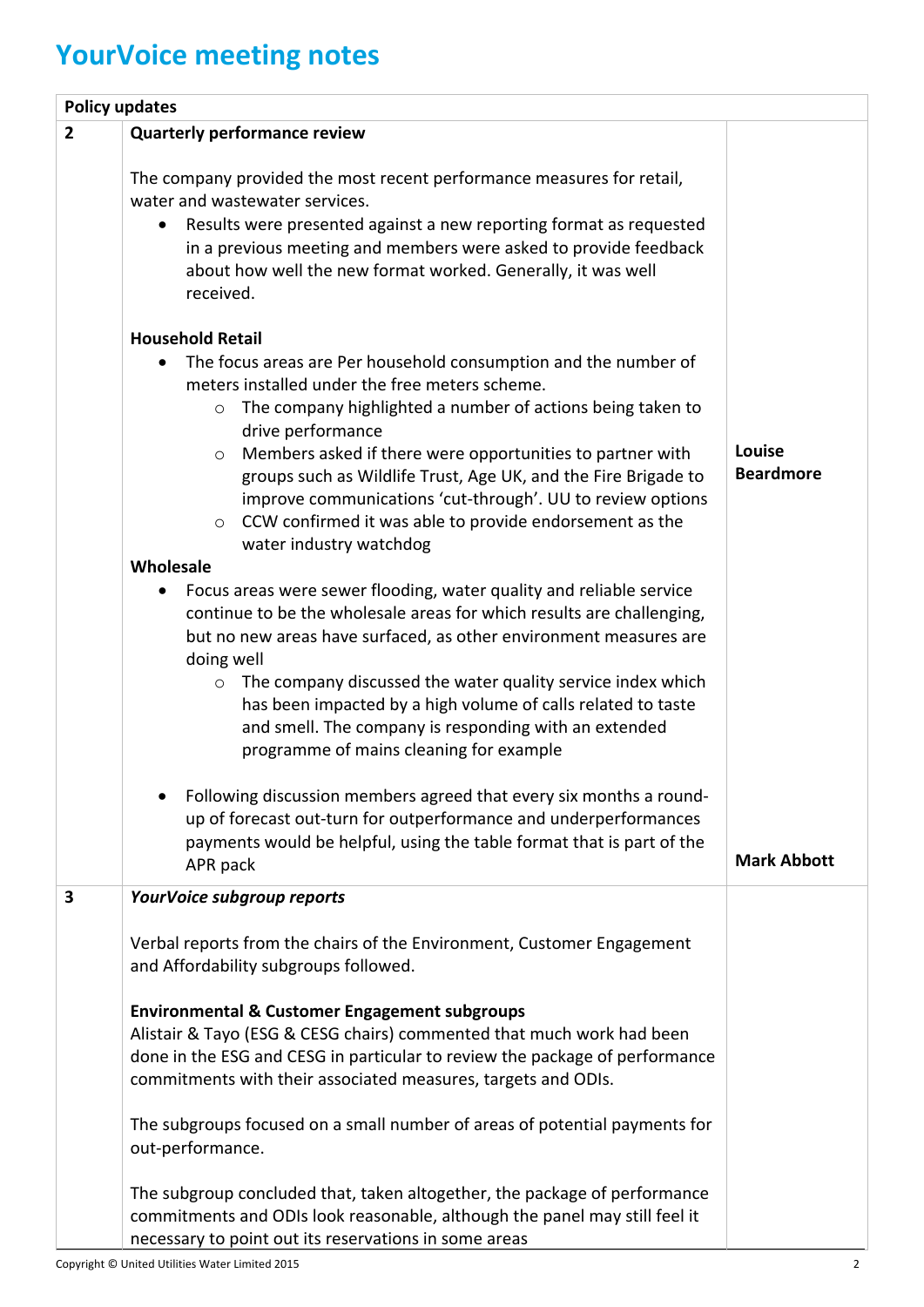## **YourVoice meeting notes**

|   | Tayo said that the subgroups had made a significant successful contribution,<br>especially in the following areas:<br>Specifying ODI documents templates - to achieve simplification and<br>clarity<br>Requesting comparisons with other peer companies across the<br>industry<br>Challenging for adaptions to acceptability testing to include ODI<br>components<br>The treatment of over lapping commitments and ODIs to prevent<br>$\bullet$<br>double counting<br>Reworking the metrics to be used for the Priority Services measures<br>Asking the company to clarify its approach to balancing the range of<br>$\bullet$<br>ODIs impacts overall<br><b>Affordability subgroup</b><br>Dave Thomson reminded members that the affordability subgroup had spent<br>a lot of time understanding the company's plans for supporting customers in<br>vulnerable circumstances and that its work was now aligned to support the<br>operational team. The focus is centred upon accessibility. | For noting                                               |
|---|----------------------------------------------------------------------------------------------------------------------------------------------------------------------------------------------------------------------------------------------------------------------------------------------------------------------------------------------------------------------------------------------------------------------------------------------------------------------------------------------------------------------------------------------------------------------------------------------------------------------------------------------------------------------------------------------------------------------------------------------------------------------------------------------------------------------------------------------------------------------------------------------------------------------------------------------------------------------------------------------|----------------------------------------------------------|
| 4 | <b>Business plan Update</b><br><b>Triangulation approach assurance</b><br>ICF International joined the meeting and gave a short presentation on the<br>assurance work it has undertaken on UU's approach to triangulation.<br>It was agreed that the interim recommendations for further<br>$\bullet$<br>improvements would be fulfilled and re-assessment made prior to a<br>final report to the panel in time for consideration for the YourVoice<br>report.<br>Outcome Delivery Incentives - the overall picture<br>The company presented a series of slides to summarise the financial position<br>for the range of ODI and the approach taken<br>Charts were provided to demonstrate the potential impact of ODIs (upside<br>and downsides for customers) for clarity.                                                                                                                                                                                                                  | <b>Frank</b><br>Grimshaw/ICF<br><b>Frank</b><br>Grimshaw |
|   | Members asked<br>if pictorially the charts could be adapted to show areas for which re-<br>investment of payments for out-performance would be embedded in<br>the approach<br>Customer research be undertaken to understand customer views on<br>$\bullet$<br>the commitments, measures and association targets.<br>It was noted that acceptability testing will provide customer research<br>$\bullet$<br>data on the acceptability of a 'reasonable 'view' of the impact of ODIs<br>on customer bills.                                                                                                                                                                                                                                                                                                                                                                                                                                                                                     | <b>Frank</b><br>Grimshaw<br><b>Ken Dillon</b>            |